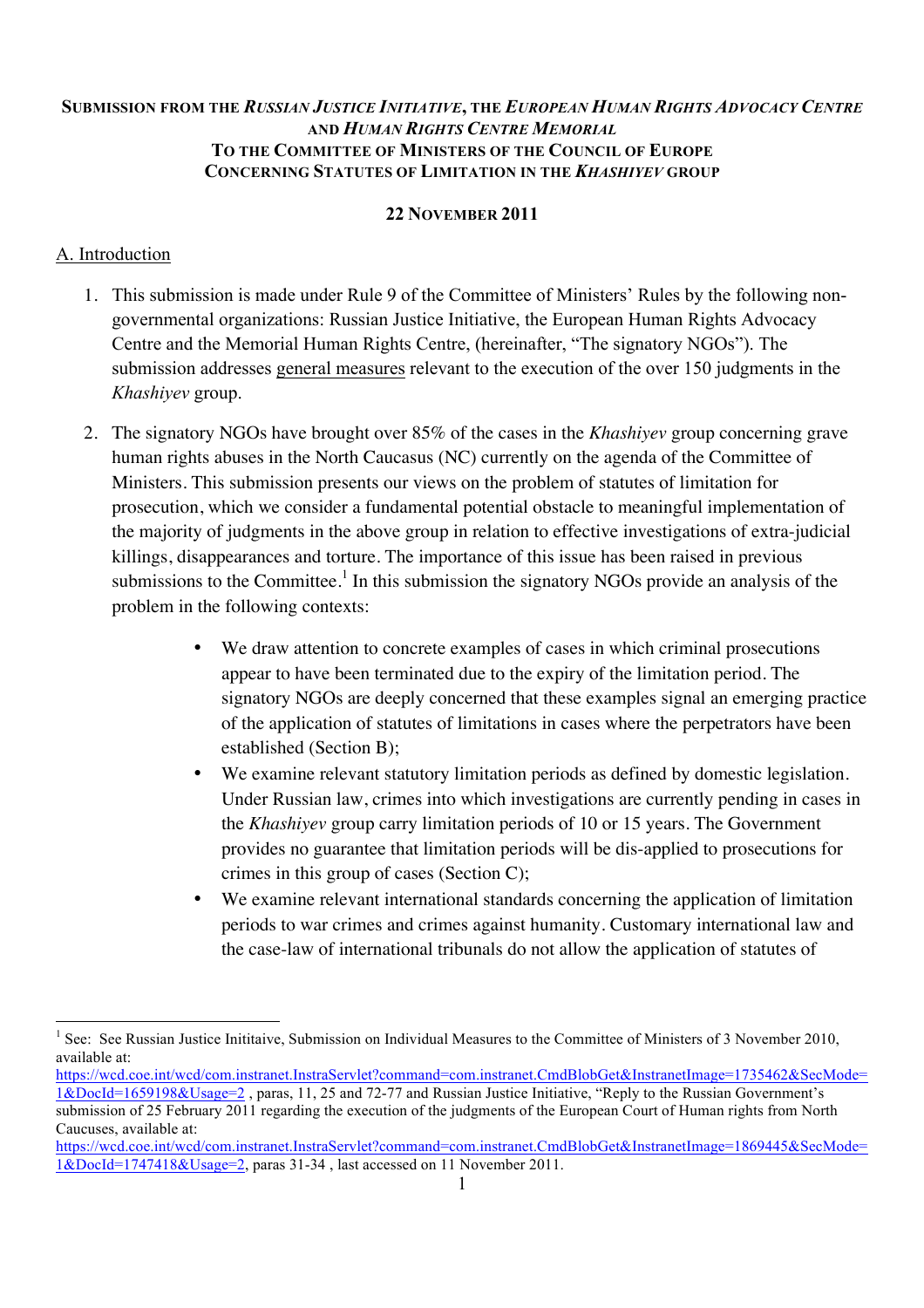limitation to domestic prosecutions of "international crimes" such as war crimes and crimes against humanity (Section D);

- We argue that Russia has an international obligation to prosecute crimes against humanity and war crimes. The signatory NGOs maintain that many of the crimes into which investigations are pending in the *Khashiyev* group may be qualified as "international crimes" and that Russia has an international obligation to bring prosecutions in these cases regardless of limitation periods prescribed by domestic law (Section E).
- 3. All of the crimes in cases from the *Khashiyev* group were committed between the years 1999-2006, but the vast majority between 2000-2003. In the majority of cases in this group, a criminal investigation is ongoing or suspended; no perpetrators have yet been successfully prosecuted in any case. The issue of statutes of limitations has become crucial because the majority of crimes into which proceedings have been opened on the domestic level—including abuse of official powers, torture, murder and kidnapping—carry statutes of limitation of a maximum of 10 or 15 years.
- 4. On 17 November 2011 the Russian Government submitted to the Committee the "Report on the measures adopted by the Russian authorities, to ensure search for missing persons and on implementation of limitation period for bringing to criminal responsibility" (hereinafter, the Government's submission of 17.11.2011). The Government asserts in this submission that the "prescription limit for criminal prosecution established by the Russian legislation is not an obstacle for investigation of the category of cases under consideration (page 6)." However, the signatory NGOs submit that the information provided by the Government does not substantiate this assertion. The Government addresses the issue of statutes of limitations in only a cursory manner, and does not indicate the means by which it will ensure the viability of criminal prosecutions for crimes committed as far back as 11-12 years ago, which carry prescription periods of 10 or 15 years under domestic law.
- 5. In the opinion of the applicants, many of the crimes at issue in the *Khashiyev* group may be qualified as **war crimes** or **crimes against humanity**. Whether or not statutes of limitation would apply to domestic prosecutions of such crimes in the Russian Federation is unclear, as the Russian Criminal Code does not explicitly provide for the dis-application of limitation periods to those crimes. However, Russia is a party to the **UN Convention on the Non-Applicability of Statutes of Limitation to War Crimes and Crimes Against Humanity**, Article IV of which prohibits limitation periods for these crimes. Therefore, despite the absence of incorporation of this treaty into domestic law, Russia has an international obligation to prosecute these crimes regardless of any limitation periods prescribed by Russian law. As explained in Section D below, Russian law provides for the direct application of international law and the Russian Constitution establishes the primacy of Russia's international treaty obligations over domestic law.
- 6. Nonetheless, the almost complete absence of prosecutions carried out by the Russian authorities in these cases make it impossible to assess the authorities' approach to the qualification of crimes for the purposes of prosecution. Furthermore, the information thus far provided by the Government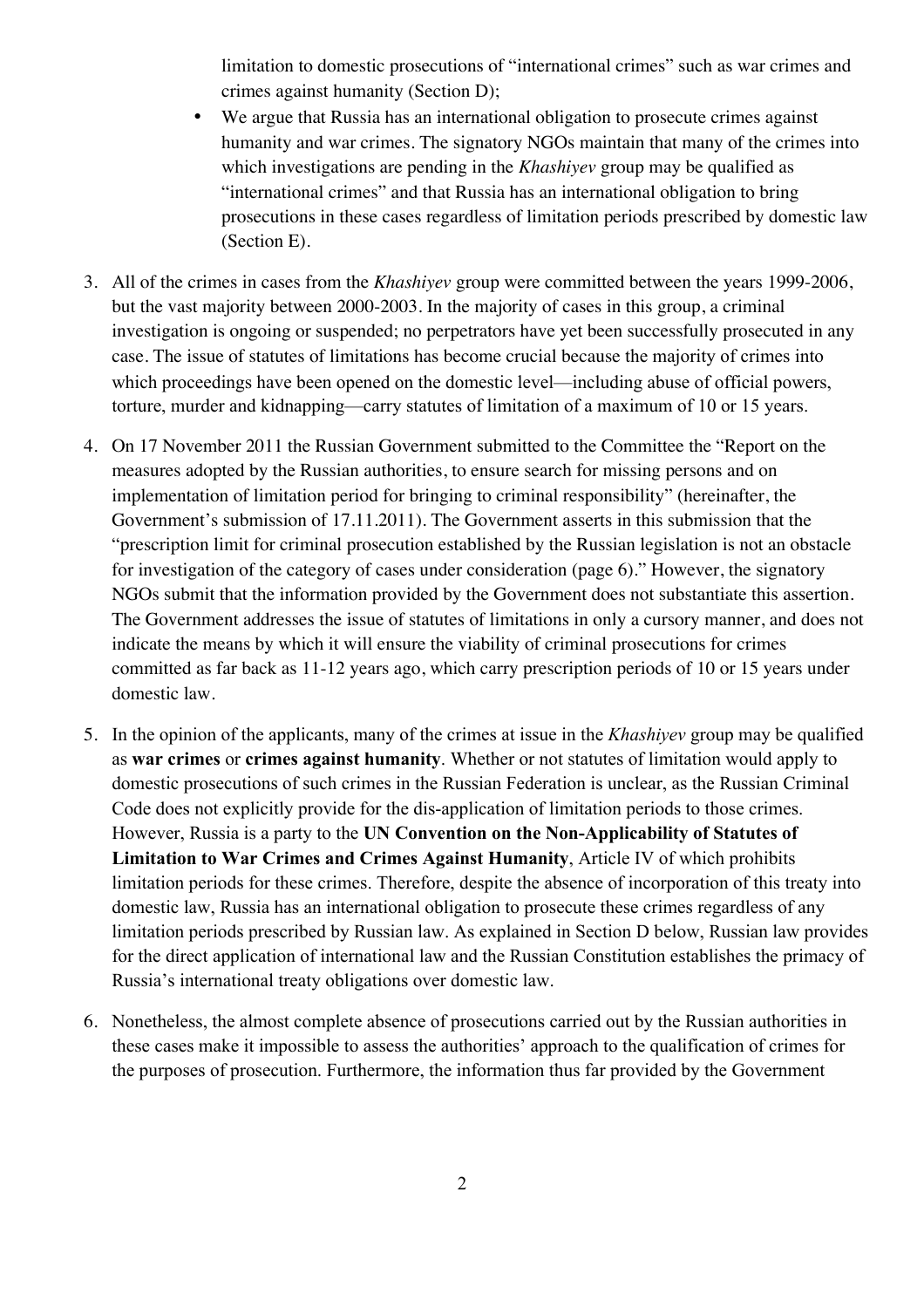provides no basis on which to conclude that statutes of limitations will be dis-applied even if prosecutions are brought for crimes against humanity or war crimes.2

- 7. Therefore, in the vast majority of cases, criminal investigations are pending into crimes which occurred as far back as twelve years ago and which ostensibly carry statutes of limitation of 10 or 15 years, for which no one has yet been brought to justice. This raises serious concerns for the applicants that the limitation period for the crimes against them or their relatives will run out in the near future, or in certain cases may have already run out, prior to any meaningful conclusion in the investigation. Yet many applicants who have won cases before the European Court still place paramount importance on individual accountability and establishment of the truth around the circumstances of the violations committed against themselves or their family members. Furthermore, the inability to bring prosecutions related to violations examined by the European Court due to the application of limitation periods would jeopardize the effectiveness of the European Convention system of human rights protection because it would provide a legal basis for continuing impunity in the North Caucasus.
- 8. The signatory NGOs therefore respectfully request the Committee to require that the Russian Government provide *detailed* information regarding its approach to this issue in relation to this group of cases and to remind the Russian Government of its international obligation to investigate these crimes and where warranted, to bring prosecutions.

#### B. An emerging practice of application of statutes of limitation?

9. Over the past year and a half, the representatives of the applicants have been informed that the statutory period for criminal investigation in two cases had expired. In May 2010, the Investigative Committee of Ingushetia informed the applicants in *Khadisov and Tsechoyev v Russia (21519/02)* that the criminal investigation in their case had been terminated because the statute of limitations had run out.<sup>3</sup> More recently the applicants in the case *Akhmadov and Others v. Russia (21586/02)* were informed in March 2011 that the criminal investigation in their case had been closed for the same reason.<sup>4</sup> The applicants in the *Khadisov* case were tortured for five days at Khankala military base in September 2001. A civilian investigation established the identity of the officials in the chain of command that handed over the applicants into federal custody.<sup>5</sup> The *Akhmadov* case concerned the killing of the applicants' relatives from a military helicopter in 2001. Civilian investigators established the servicemen involved in the operation that killed the applicants' relatives, but criminal proceedings were terminated due to a purported amnesty act.<sup>6</sup>

<u> 1989 - Jan Samuel Barbara, margaret e</u>

 $2^2$  See below paragraph 20.

<sup>&</sup>lt;sup>3</sup> See Communication from the representatives of the applicants in the group of cases Khashiyev against the Russian Federation of 3 November 2010, available on:

https://wcd.coe.int/wcd/com.instranet.InstraServlet?command=com.instranet.CmdBlobGet&InstranetImage=1735462&SecMode=  $\frac{1 \&\text{DocId}=1659198\&\text{Usage}=2}{4}$ , para. 25, last accessed on 28 September 2011.

 $5$  For more details, see Communication from the representatives of the applicants in the group of cases Khashiyev against the Russian Federation of 26 May 2010, available on:

https://wcd.coe.int/wcd/com.instranet.InstraServlet?command=com.instranet.CmdBlobGet&InstranetImage=1619821&SecMode= 1&DocId=1582768&Usage=2 , pars 22-23 (17-22 in Annex), last accessed on 28 September 2011; Communication from the representatives of the applicants in the group of cases Khashiyev against the Russian Federation of 3 November 2010: https://wcd.coe.int/wcd/com.instranet.InstraServlet?command=com.instranet.CmdBlobGet&InstranetImage=1735462&SecMode=

<sup>1&</sup>amp;DocId=1659198&Usage=2 , paras 15-18, last accessed on 28 September 2011. 6 *Akhmadov and Others,* paras. 57, 61 and 63.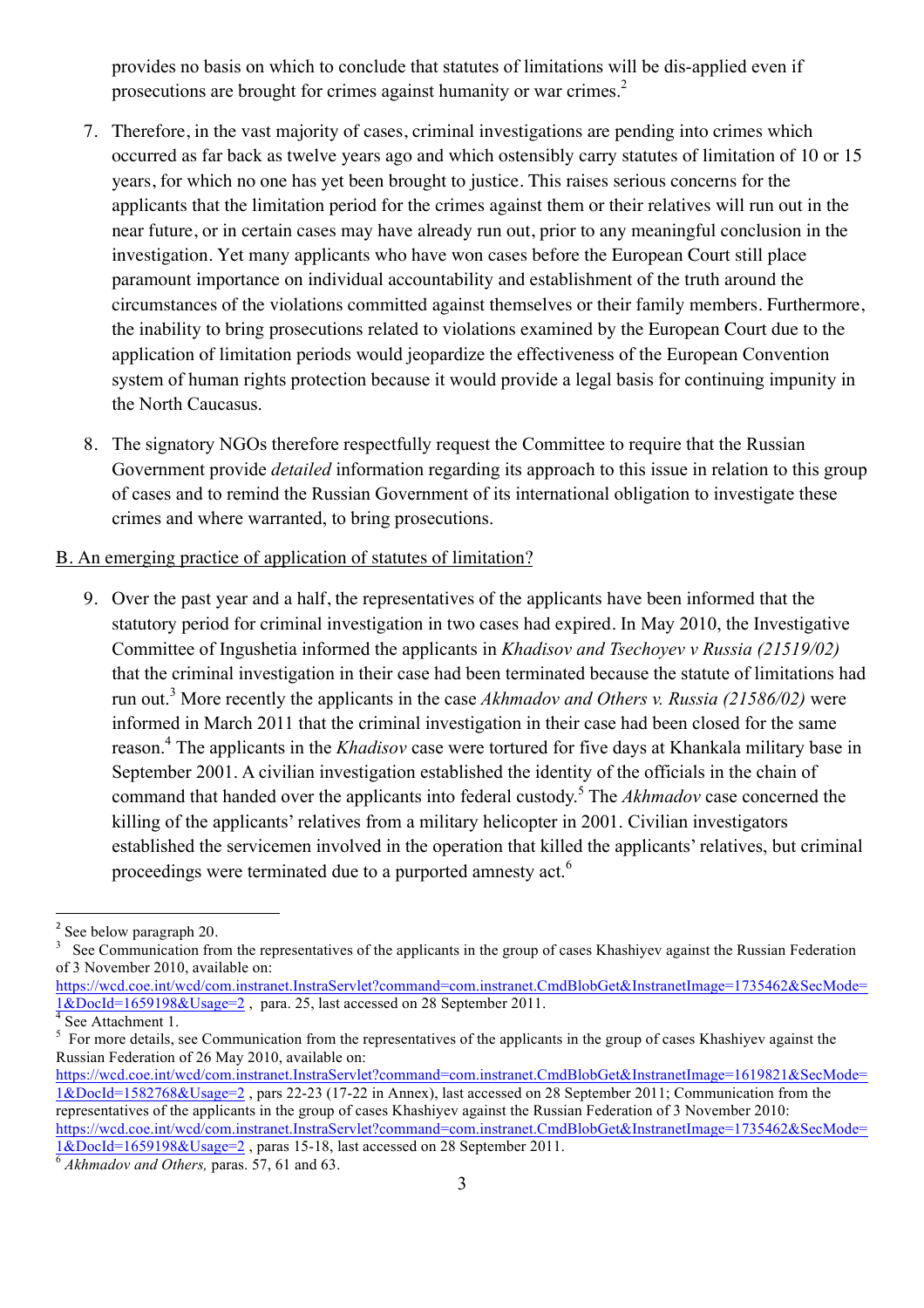10. The signatory NGOs are deeply concerned that the two examples above point to an emerging practice of refusals to initiate or resume investigations into human rights abuses or to pursue prosecutions of perpetrators due to the expiry of statutes of limitation in cases from the *Khashiyev*  group.

## C. Statutes of limitation in domestic legislation

- 11. According to Article 78 of the Russian Criminal Code (CC), a 15-year limitation period applies to "especially grave crimes,"7 defined under Article 15 CC as crimes whose commission carries a penalty in the form of deprivation of liberty for a term exceeding 10 years, or a more severe punishment.<sup>8</sup> A 10-year limitation period applies to "grave crimes," defined as crimes whose commission carries a penalty in the form of deprivation of liberty for a term of less than 10 years.<sup>9</sup>
- 12. The vast majority of the violations established by the Court in regard to the actions of federal military and security forces in the NC relate to killings and enforced disappearances (Article 2) and torture (Article 3) of the European Convention on Human Rights (the Convention). It should be noted that the vast majority of domestic investigations opened into enforced disappearances have been opened under various sub-articles of Article 126 CC (kidnapping). Russian legislation does not currently contain any provisions that criminalize the distinct crime of enforced disappearance.
- 13. Punishments for various offences under the categories of kidnapping and homicide are between 4 and 20 and between 6 and 20 years' imprisonment respectively,  $\frac{10}{10}$  resulting in a limitation period of 10 or 15 years, depending on the specific offence. The punishment for torture is between 3 to 7 years' imprisonment<sup>11</sup>, resulting in a limitation period of 10 years.
- 14. According to Article 78 CC statutes of limitation shall not be applied to crimes committed against the peace and security of humankind, including "planning, preparing, unleashing, or waging an aggressive war"<sup>12</sup>, "use of banned means and methods of warfare,"<sup>13</sup> "genocide"<sup>14</sup> and "ecocide".<sup>15</sup> However, as stated above, the Criminal Code does not explicitly provide for the non-application of statutes of limitations to war crimes and crimes against humanity. Additionally, Article 3(1) CC allows prosecutions only for crimes mentioned in the Code.
- 15. It should be noted that in the case of crimes previously punishable by capital punishment or currently punishable by life imprisonment (which includes the crimes of murder and kidnapping), the decision of whether to apply the statutory limitation period must be taken by a court.<sup>16</sup> The Government reaffirms this rule on page 7 of its submission of 17.11.2011. In this context it is particularly

 $<sup>7</sup>$  Available in English on:</sup>

http://legislationline.org/download/action/download/id/1697/file/0cc1acff8241216090943e97d5b4.htm/preview (last accessed on 11 November 2011).<br> $8$  Ibid.

 $\frac{9}{10}$  Ibid.<br><sup>9</sup> Ibid.<br><sup>10</sup> Articles 126 and 105 of the Code. For example, the crime of kidnapping carries a limitation period of 10 years (art. 126 CC) whereas the crime of aggravated kidnapping (art. 126(2) CC) carries a limitation period of 15 years.<br><sup>11</sup> Article 117 of the Code.<br><sup>12</sup> Art 353 of the Code.<br><sup>13</sup> Art 356 of the Code.<br><sup>14</sup> Art 357 of the Code.<br><sup>15</sup> Art 358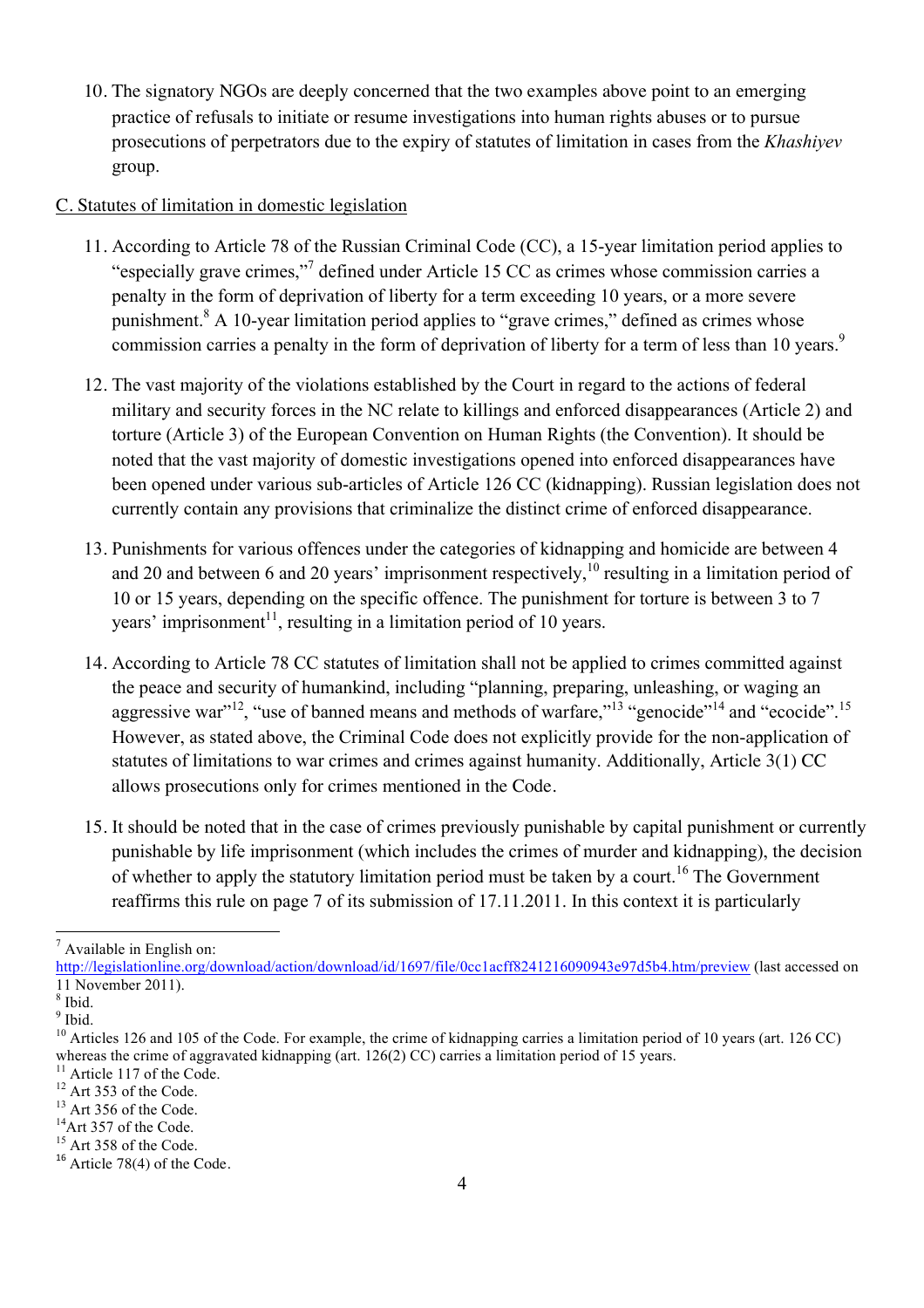important to note first that this provision does not apply to criminal investigations pending into charges of charges of torture. Secondly, in a significant number of cases in the *Khashiyev* group, investigations are pending on charges *other than* the substantive crimes of murder or kidnapping; rather, they may be pending on charges of "abuse of official powers." This latter group of offences is not punishable by maximum sentences, and thus the decision to apply the limitation period may be taken by the investigative authorities during the preliminary investigation. Last but not least, it the signatory NGOs note that the decision whether or not to apply the statute of limitations to prosecutions for crimes punishable by capital punishment or life imprisonment **is taken on a discretionary basis by a domestic court**. In such cases, therefore, there is no guarantee that statutes of limitations will be dis-applied to prosecutions for such crimes.

- 16. On page 7 of the submission of 17.11.2011, the Government refers to the departmental regulatory act of the Investigative Committee (no. 2 of 15.01.2011), which stipulates that criminal cases may be terminated only "after the identification of persons to be brought to responsibility as accused, if the named persons do not object to his decision."
- 17. This approach is consistent with rulings by the Russian Constitutional Court from 1996 and 2006, which found that a decision to terminate a criminal investigation due to the expiry of the limitation period is only lawful when the suspect or accused consents to termination on such grounds. If the accused does not consent, judicial proceedings should be commenced during which the accused shall have the opportunity to present a defense and his guilt or innocence determined. In case of a determination of guilt, the court will issue a guilty verdict with a waiver of the sentence imposed for the crime.<sup>17</sup>
- 18. This ruling has relevance for the investigations pending in the *Khashiyev* group because there are a significant number of cases in which the perpetrators are known or could be identified, but the investigation is continually suspended for a failure to identify the perpetrators. **This raises the possibility that investigations may be purposefully stalled until the expiry of the limitation period, upon which the suspect will consent to termination of the criminal case. Alternatively, in the rare case in which a suspect would withhold consent, any determination of guilt would not lead to a serving of punishment. In either scenario, impunity of key suspects is obtained.**
- 19. Otherwise, as stated above, domestic courts are afforded a wide margin of discretion as to whether to apply statutes of limitations to prosecutions of crimes punishable by capital punishment or life imprisonment.
- 20. Furthermore, the information provided by the Government in their submission of 17.11.2011 gives rise to the concern that even if prosecutions are sought on the basis of more serious crimes, identified perpetrators would be immune to prosecutions: on page 7 of the submission, the Government states that according to Art. 10 of the Criminal Code, "even in the case of increase of time limits for criminal prosecution, the newly set time limits cannot be applied to the persons, who committed crimes during the settlement of the crisis and restoration of constitutional order in the Chechen Republic." This statement implies that limitation periods would nonetheless apply to war crimes or

<u> 1989 - Jan Samuel Barbara, margaret e</u>

<sup>&</sup>lt;sup>17</sup> See: Decision of the Constitutional Court of 28 October 1996, N 18-II; of 2 November 2006, N 488-O; of 15 January 2008, N –

O-O. See also Decision of the Constitutional Court of 2 November 2006, N 488-О, reiterated in decision of 15 January 2008, N –

O-O. Available in Russian only through the web site of the CCR. http://www.ksrf.ru/Decision/Pages/default.aspx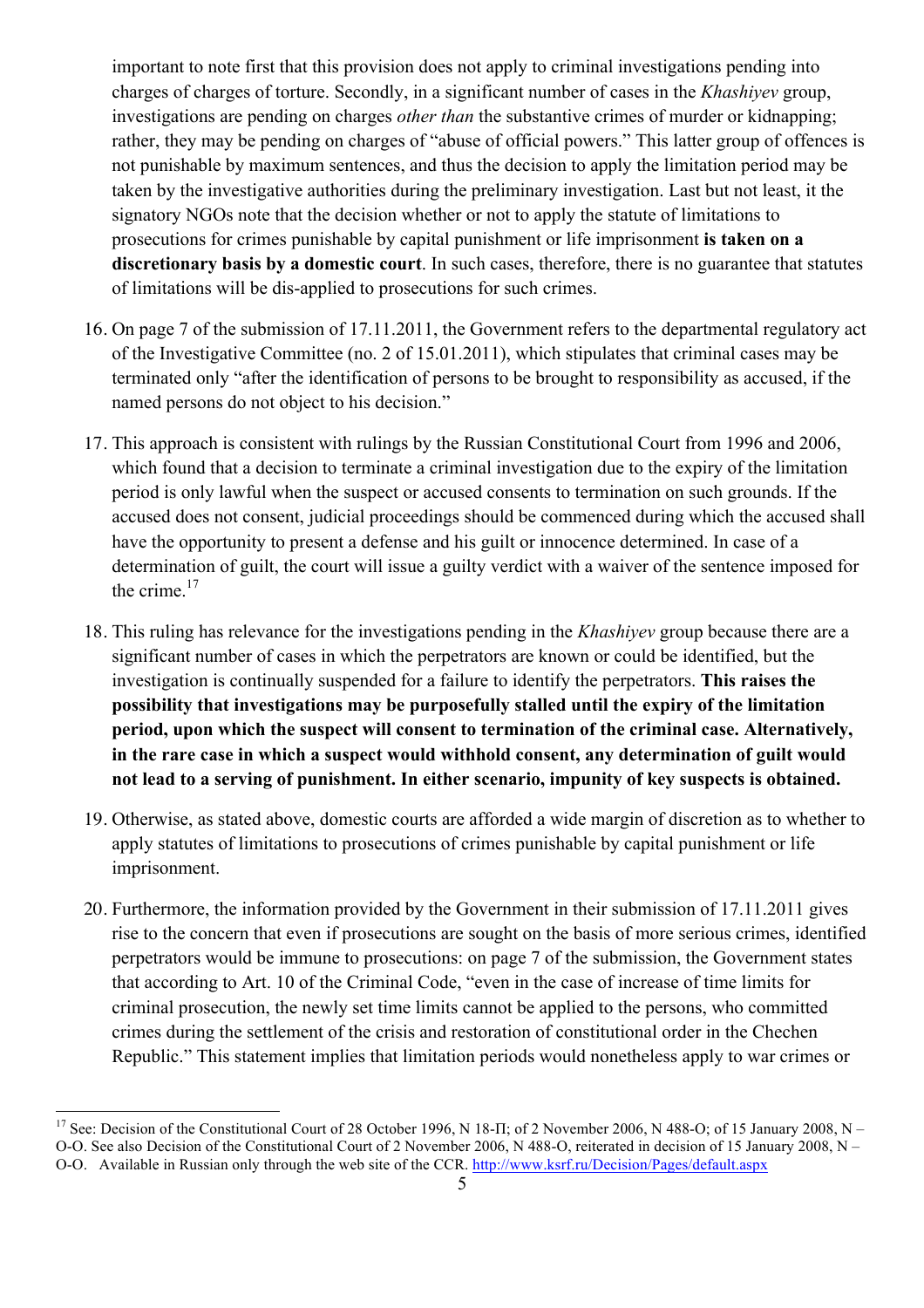crimes against humanity, which as the signatory NGOs argue below, would be contrary to customary international law standards as well as Russia's international treaty obligations.

# D. Qualification of crimes in international law and relevant international standards regarding statute of limitations

- 21. Several Council of Europe member states have incorporated the non-application of limitation periods to the crimes of genocide, war crimes, torture and crimes against humanity into their domestic legislation, <sup>18</sup> and several international tribunals have determined that statutes of limitation cannot be applied to national prosecutions for such crimes.<sup>19</sup> This reflects an emerging rule of customary law in relation to the application of statutes of limitations to prosecutions for such crimes *on the domestic level.* In the case of Russia, which has ratified the UN Convention on the Non-Applicability of Statutes of Limitations to War Crimes and Crimes Against Humanity and the Convention Against Torture, its treaty obligations also give rise to the requirement to prosecute war crimes, crimes against humanity, and torture within the Russian Federation.
- 22. The crime of **enforced disappearance** in international law is qualified as a crime against humanity when it occurs on a widespread and systematic basis.<sup>20</sup> In 2005 Human Rights Watch reported that the practice of enforced disappearances in Chechnya reached the threshold of a crime against humanity.<sup>21</sup> The International Convention for the Protection of All Persons from Enforced Disappearance stipulates that any time limit on the prosecution of the offence of disappearance should be of long duration, proportionate to the seriousness of the offence.<sup>22</sup> Enforced disappearance has also been characterized as a continuous crime that is only complete after the fate of the disappeared person has been clarified.<sup>23</sup>
- 23. The **prohibition against torture** has the status of a *jus cogens* norm from which no derogation is permitted in any circumstances.<sup>24</sup> The Trial Chamber of the International Tribunal for the Former Yugoslavia held in the *Furundzija* case that as a result of the peremptory nature of the legal prohibition against torture, no statute of limitations apply to that crime vis-à-vis prosecutions on the

<u> 1989 - Jan Samuel Barbara, margaret e</u>

<sup>&</sup>lt;sup>18</sup> In Belgium prosecution of acts of genocide, crimes against humanity and war crimes are not subject to any statute of limitation. In Finland genocide is not subject to prescription period. In Netherlands statutes of limitations established by the law do not apply to the genocide, torture, crimes against humanity and most war crimes. In Spain the crimes of genocide, crimes against humanity, crimes against protected persons and property during armed conflict are exempt. In the United Kingdom there are no stated limitation periods for crimes subject to universal jurisdiction under United Kingdom law (see: "Legal Remedies for Victims of International Crimes", Redress/FIDH, March 2004, available on:

http://www.redress.org/downloads/publications/LegalRemediesFinal.pdf, last accessed on 11 November 2011).

In France the Court of Cassation in the *Barbie* case held that the inapplicability of statutes of limitation to crimes against humanity laid down in French law, derives from principles recognized by all civilized nations (20 Dec. 1985, D. 1986, p.500, JCP 1986, I, 322) (quoted in International Criminal Law, Antonio Cassese, 2003, Oxford University Press, p 319).

<sup>&</sup>lt;sup>19</sup> *Barrios-Altos v Peru*, Judgment of the Inter-American Court of Human Rights of 14 March 2001 at para. 41 of the judgment.<br>See also discussion of the *Furundzija* case below at para. 18.<br><sup>20</sup> Article 7 (1) (i) of the

<sup>&</sup>lt;sup>21</sup> Human Rights Watch, "Worse Than a War—Disappearances in Chechnya," March 2005. Available at: http://www.hrw.org/legacy/backgrounder/eca/chechnya0305/.<br><sup>22</sup>Article 6 of the UN Convention for the Protection of All Persons from Enforced Disappearance.

<sup>23</sup> See *Cyprus v Turkey,* ECHR Judgment of 10 May 2001, para. 136; see also *Varnava v Turkey*, ECHR Grand Chamber Judgment of 18 September 2009, paras. 148 and 159.

 $24$  See the General Comment No. 24 on "Issues relating to reservations made upon ratification or accession to the Covenant [on Civil and Political Rights] or the Optional Protocol thereto, or in relation to declarations under Article 41 of the Covenant", issued on 4 Nov. 1994 by the United Nations Human Rights Committee, para. 10 ("the prohibition of torture has the status of a peremptory norm").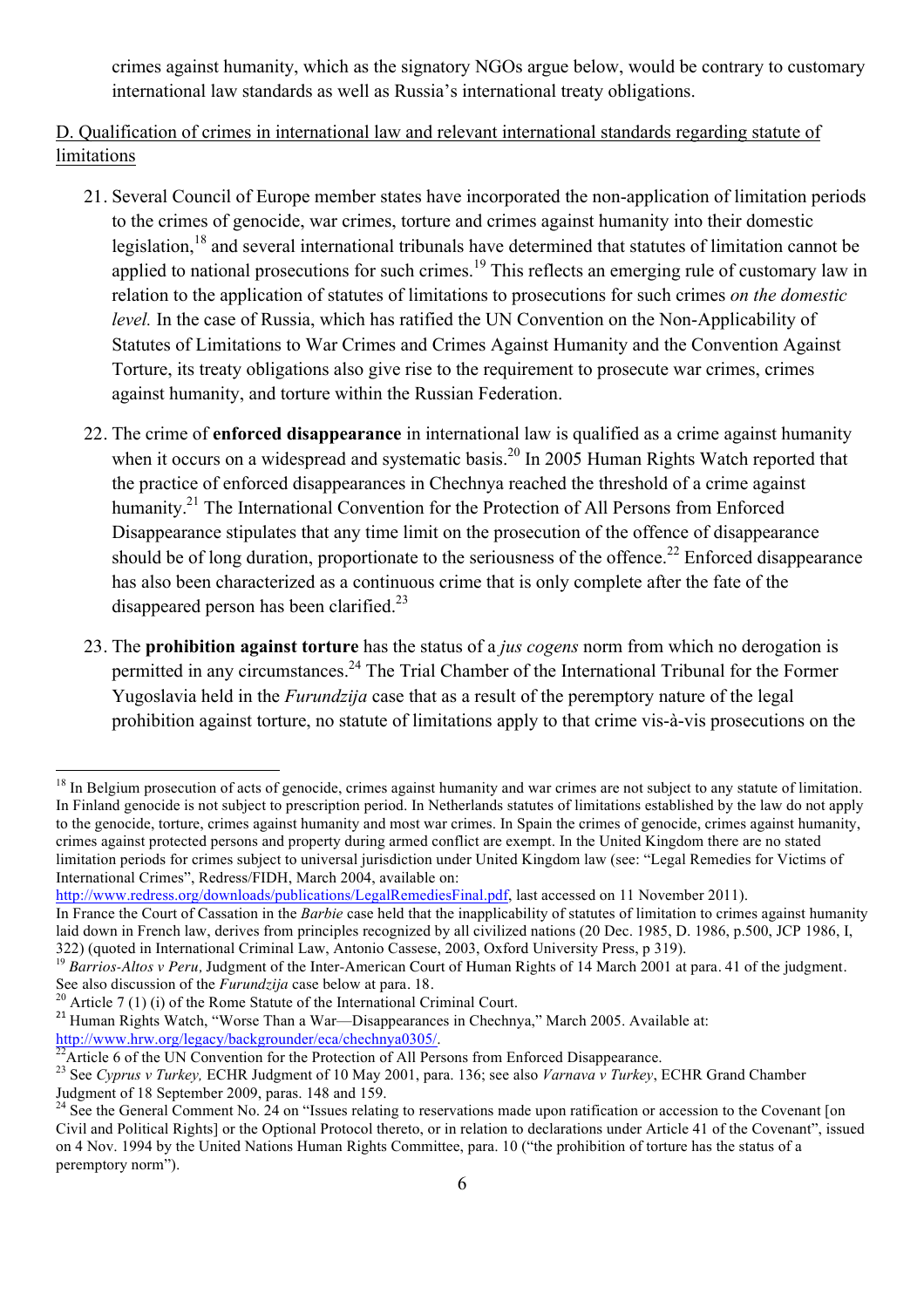national level; the UN Committee Against Torture has reached a similar conclusion.<sup>25</sup> The crime of torture is also considered a crime against humanity when it forms part of a widespread and systematic practice, and as a war crime when committed during an internal armed conflict.<sup>26</sup>

- 24. The crime of **murder** is classified as a crime against humanity when committed on a widespread and systematic basis against a civilian population and a war crime when committed in the context of an internal armed conflict.<sup>27</sup> It should also be noted that the crime of murder may be committed in the form of a reckless or indiscriminate military attack on civilians.<sup>28</sup>
- 25. In the context of internal armed conflicts, war crimes also include intentional attacks against the civilian population or against individual civilians not taking direct part in hostilities<sup>29</sup> as well as indiscriminate attacks against the civilian population or civilian objects in the knowledge that such attack will cause excessive loss of life or injury to civilians.<sup>30</sup> It is a rule of customary international law that statutes of limitation do not apply to war crimes committed during internal armed conflicts.<sup>31</sup>
- 26. The UN Convention of the Non-Applicability of Statutory Limitations to War Crimes and Crimes against Humanity, to which Russia is a party, provides in Article IV that no statutes of limitation shall apply to the crimes covered by the Convention.

## E. Russia's obligations under international treaties and domestic enforcement mechanisms

27. Russia is not a party to the UN Convention on Disappearances. Russia is a party to the United Nation's Convention against Torture<sup>32</sup> and to the International Convention on the Non-Applicability of Statutory Limitations to War Crimes and Crimes against Humanity.33 Although there is no explicit provision in the Russian Criminal Code regarding the non-application of statutes of limitation to war crimes and crimes against humanity, several provisions of Russian law allow for the direct application of international treaty requirements, including the Law on International Treaties of the Russian Federation of 15 June 1995, and the Ruling of the Plenum of the Supreme Court of the Russian Federation of 10 October 2003, "On application of customary international law by the courts

2007, para. 11. Available at

<sup>&</sup>lt;sup>25</sup> Case no. IT-95-17/1 –T10, Trial Chamber, Judgment, 10 December 1998, available at:

http://www.icty.org/x/cases/furundzija/tjug/en/fur-tj981210e.pdf , at para. 157. See also Conclusions and recommendations of the Committee against Torture on Denmark, CAT/C/DNK/CO/5, July 16,

http://sim.law.uu.nl/SIM/CaseLaw/uncom.nsf/89e6367c3ac1ba6fc12567b70027d9fb/954d6ab4db2eb694c1257314002d6dcc?Ope nDocument (last accessed 12 November 2011).<br> $26$  See ICC Statute, Art. 7 (1) (f) and Art. 8 (c) (i).

<sup>&</sup>lt;sup>27</sup> Ibid., Art. 7(1)(a) and Art. 8 (c) (i).<br><sup>28</sup> A reckless attack on civilians has been deemed to satisfy the *mens rea* requirement for murder as it is considered to be a willful attack. See International Criminal Tribunal for the Former Yugoslavia, *Prosecutor v Galic,* (Trial Chamber)*,* December 5, 2003, paras. 54, 345, 410.<br><sup>29</sup> See ICC Statute, Art. 8 (2) (e) (i).

 $30$  Launching an indiscriminate attack is a grave breach of Additional Protocol 1 to the Geneva Conventions in international armed conflicts (see ICTY, *Prosecutor v Tadic,* Interlocutory Appeal on Jurisdiction, available at:

http://www.icty.org/x/cases/tadic/acdec/en/51002.htm.) However, launching an indiscriminate attack is also recognized under customary international law as a war crime in non-international armed conflicts. See *Customary International Humanitarian Law, Volume 1: Rules, International Committee of the Red Cross, Henckaerts, Jean-Marie and Doswald-Beck, Louise. Cambridge: Cambridge: Cambridge University Press, 2005. Rule 156. Available at: http://www.icrc.org/customary-ihl* 

<sup>&</sup>lt;sup>31</sup> See Customary International Humanitarian Law, Rules, supra n. 29. Rule 160. Available at:  $\frac{http://www.icrc.org/customary-hl/eng/docs/v1}$  rul rule160.

 $\frac{32}{32}$  Ratified by the USSR on 3 Mar 1987.<br><sup>33</sup> Ratified by the USSR on 22 Apr 1969.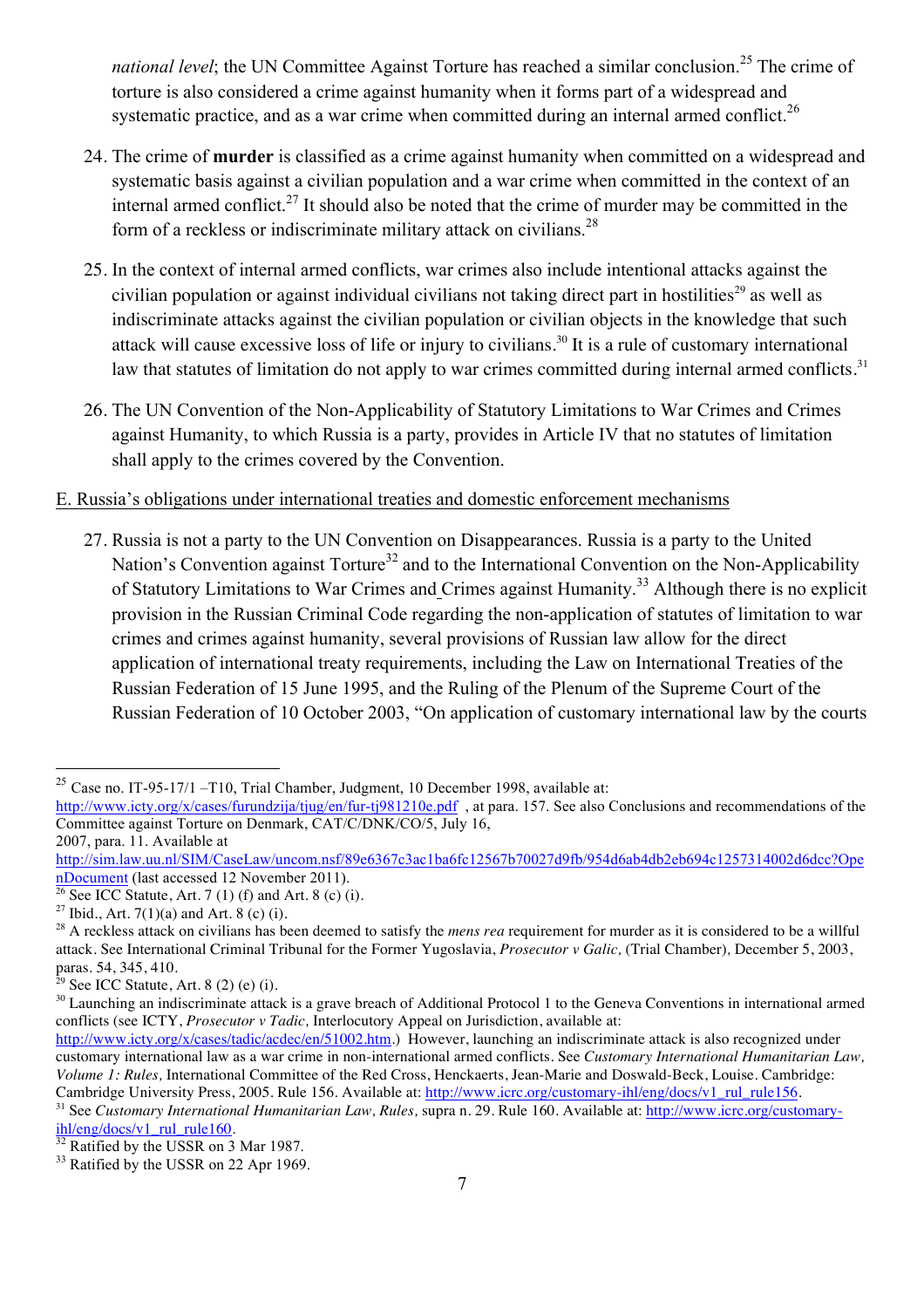of general jurisdiction."34 Furthermore, Article 15 (4) of the Russian Constitution recognizes **"**universally recognized principles and norms of international law as an integral part of Russian law" and establishes the primacy of Russia's international treaty obligations when they conflict with domestic law.<sup>35</sup>

- 28. According to Article 46 (1) of the European Convention, the Contracting parties undertake to abide by the final judgments of the European Court of Human Rights in the cases to which they are parties. In cases of disappearance, the Court has concluded that it is a Government's obligation "to conduct, under a supervision of the Committee of Ministers in the context of the latter's duties under Art. 46 (2) of the Convention, an investigation that is in full compliance with the requirements of the Convention as defined by the Court in previous similar cases."<sup>36</sup>
- 29. The applicants recall the standards set forth in the recently adopted "Guidelines of the Committee of Ministers of the Council of Europe on eradicating impunity for serious human rights violations," which declare that the duty to conduct an effective investigation in cases of serious human rights violations has "an absolute character." Furthermore, the Guidelines provide that States have a duty to prosecute where the outcome of an investigation warrants a prosecution, and that prosecuting authorities must take all necessary steps to bring those who have committed serious human rights violations to justice.<sup>37</sup>
- 30. The applicants point out that despite Russia's obligations to prosecute crimes against humanity or war crimes, none of the crimes into which investigations are now being carried out in the *Khashiyev*  group have been so qualified. Rather, investigations are currently pending into crimes which carry a clear statutory limitation period of between 10-15 years. If the limitation period runs out, seeking prosecutions for war crimes and crimes against humanity will create a significant burden for the prosecutorial authorities because of the introduction of additional evidentiary thresholds required to prove the commission of such crimes. Therefore, seeking prosecutions for war crimes and crimes against humanity will likely be a less viable option than seeking prosecutions for crimes falling within the ambit of the Criminal Code. The applicants also recall that in a significant number of cases in the *Khashiyev* group, strong evidence already exists as to the identity of the perpetrators, who can and should be brought to justice for acts already criminalized under domestic legislation.<sup>38</sup>
- 31. That no prosecutions have yet resulted in convictions in any case from the *Khashiyev* group speaks to the continuing situation of impunity for human rights violations committed in the North Caucasus. It is crucial to ensure that the application of statute of limitations does not close the window of opportunity to pursue individual accountability for these crimes, yet there is currently reason to doubt that limitation periods will be construed in a way that will allow applicants to continue to seek justice.

<sup>&</sup>lt;sup>34</sup>Available in English through the web site of the Russia's Supreme Court:

http://www.vsrf.ru/catalog.php?c1=English&c2=Documents&c3=&id=6801 (last accessed on 11 November 2011).<br><sup>35</sup> Available in English through the web site of the Russia's Supreme Court:

http://www.vsrf.ru/catalog.php?c1=English&c2=Documents (last accessed on 11 November 2011). 36 See: *Tahsin Acar v. Turkey* (preliminary objections) [GC], No. 26307/95, 06.05.2003, para. 84, ECHR 2003-VI.

<sup>&</sup>lt;sup>37</sup>Guidelines of the Committee of Ministers of the Council of Europe on eradicating impunity for serious human rights violations, on 30 March 2011. Section V. The Duty to Investigate. Available on: https://wcd.coe.int/ViewDoc.jsp?id=1769177&Site=CM&BackColorInternet=C3C3C3&BackColorIntranet=EDB021&BackColo rLogged=F5D383

<sup>&</sup>lt;sup>38</sup> See, for example, Russian Justice Initiative, Communication on individual measures of 18 May 2010. See also supra n. 1.